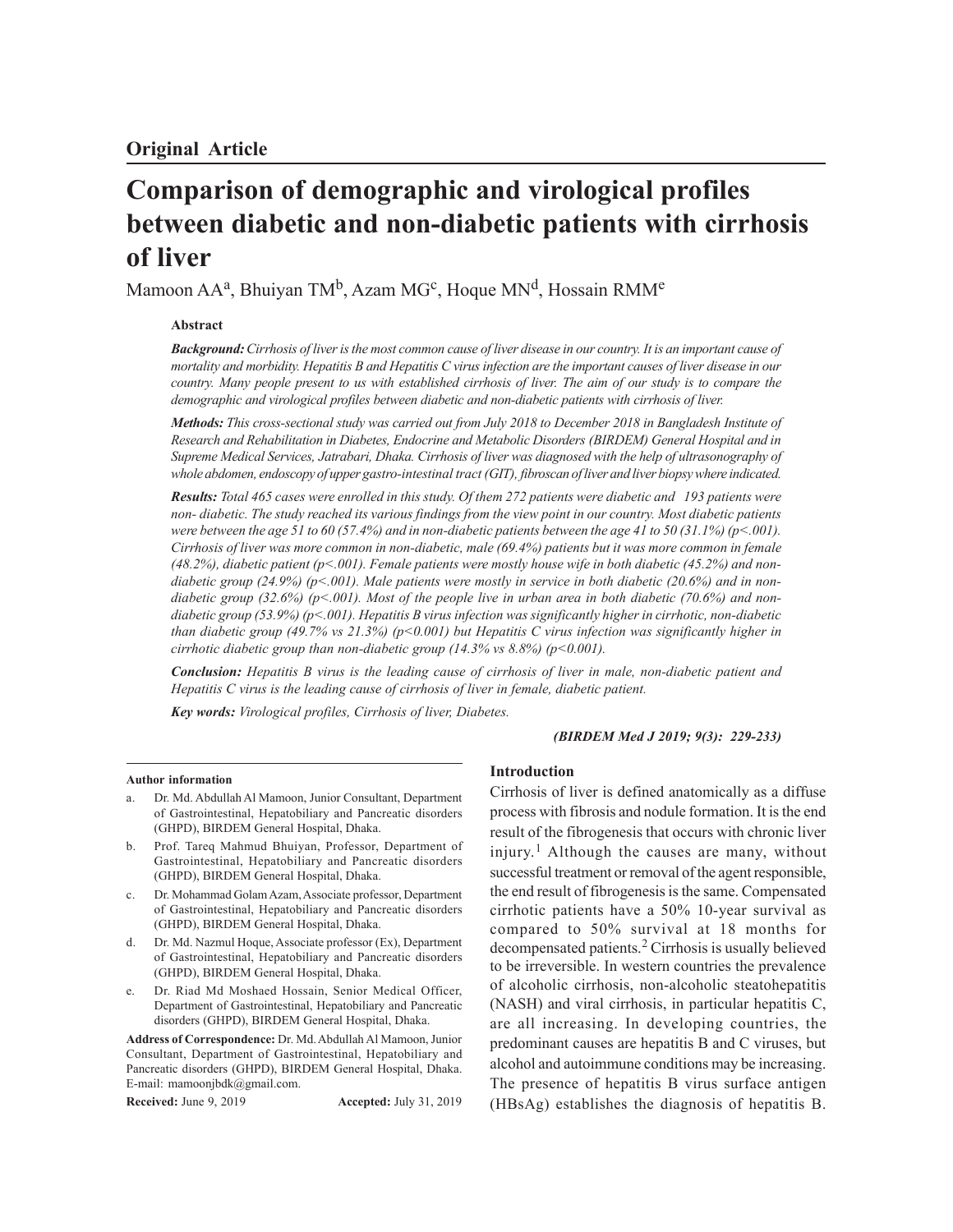Hepatitis C virus (HCV) infection is one of the main causes of chronic liver disease worldwide.<sup>3</sup> The longterm natural history of HCV infection is highly variable. There are approximately 71 million chronically infected individuals worldwide.<sup>3,4</sup> Many of whom are unaware of their infection, with important variations according to the geographical area. Cirrhosis where the aetiology cannot be determined is termed cryptogenic. In some forms of liver disease there is a single cause, for example in hepatitis B and C, primary biliary cirrhosis and primary sclerosing cholangitis. However, in many cases co-factors may be important. Suggested co-factors include age, sex, obesity, alcohol, iron intake and other genetic factors as yet to be known. Similarly, many subjects drink excessive quantities of alcohol but only a small proportion ever develop cirrhosis. Progressive disease is more likely in patients with hepatitis B or C who drink excess alcohol. The risk of developing cirrhosis may also depend on the age and sex of the patient, duration of the disease and immunological status. Patients with a history of chronic liver disease with gastroesophageal varices, ascites or hepatic encephalopathy are likely to have cirrhosis and liver biopsy is not essential in such cases for confirming cirrhosis.<sup>5</sup> A small nodular liver with splenomegaly and intra-abdominal collaterals and the presence of ascites on abdominal US (or other cross-sectional imaging study) suggests cirrhosis .Where available, transient elastography (or fibroelastography), acoustic radiation force impulse (ARFI) elastography (another form of ultrasound elastography) or magnetic resonance elastography (MRE) can help confirm a diagnosis of cirrhosis. On transient elastography, a liver stiffness measurement (measured in kilopascals) of greater than 14 kPa suggests cirrhosis, with values greater than 21 kPa associated with portal hypertension and its complications.<sup>5</sup>

### **Methods**

This cross-sectional study was done in the department of Gastrointestinal, Hepatobiliary and Pancreatic Disorders (GHPD), BIRDEM General Hospital, Dhaka and Supreme Medical Services Ltd (SMSL), Jatrabari, Dhaka, Bangladesh from July 2018 to December 2018. Sample size was calculated at 5% level of significance and 95% confidence level. Adult patients age between 18 and 60 years who were suffering from cirrhosis of liver, either compensated or decompensated, irrespective of cause were included in this study. Those who have severe co-morbid disease, known case of hematological malignancy, age <18 years and >60 years,

non-cirrhotic portal hypertension, acute hepatitis B and C virus infection, HBsAg and HCV carrier and pregnancy were excluded from this study. Sample was being selected through non-probability sampling method from patients who present with cirrhosis of liver. Detailed history of each patient was taken and recorded. A questionnaire was used for data collection. Data were collected by face to face interview, observation and medical records were reviewed for diagnosed cirrhosis of liver. Data like presence and duration of diabetes or not, ultrasonographic features like coarse hepatic parenchyma, splenomegaly, nodular liver, ascites etc. were used for the diagnosis of cirrhosis of liver. Endoscopic findings in favour of cirrhosis of liver like oesophageal varices, fundal varices, congestive gastropathy, vascular ectasias etc. also guided for the diagnosis of cirrhosis of liver. In selected cases fibrosacn of liver and liver biopsy were done for diagnosis of cirrhosis of liver. Laboratory data like presence of HBsAg, anti HCV were noted. Prior to commencement of the study, the research protocol was approved by the proper Ethical Review Committee. All ethical issues were maintained throughout the study. After collection of information these data were checked, verified for consistency and edited for finalized result.

After editing and coding, the coded data were entered into the computer by using the SPSS (Statistical Package for Social Sciences) version-16.0 software. Data cleaning, validation and analysis was performed using the SPSS software. Statistical analyses were done by using appropriate statistical tools like chi-square test, unpaired student t-test. The results were presented in tables in mean, standard deviation (SD) and percentages. Statistical significance was set at 0.05 level and confidence interval at 95% level.

## **Results**

Total 465 cases were included during 6 months study period. Among them 272 patients were diabetic and 193 patients were non-diabetic. Diabetic patients with cirrhosis of liver were older than non-diabetic group. Other baseline demographics are presented in Table I.

Table II showed diabetic patients were obese (36.8%) but having normal body weight in non-diabetic patient (42.5%). Table III showed H/O alcohol ingestion was more in diabetic than non-diabetic patient. Most of the patients had features of compensated cirrhosis of liver which was 60.7% in diabetic group and 62.2% in non-diabetic group (Table IV). Different viral causes for the development of cirrhosis of liver were presented in Table V.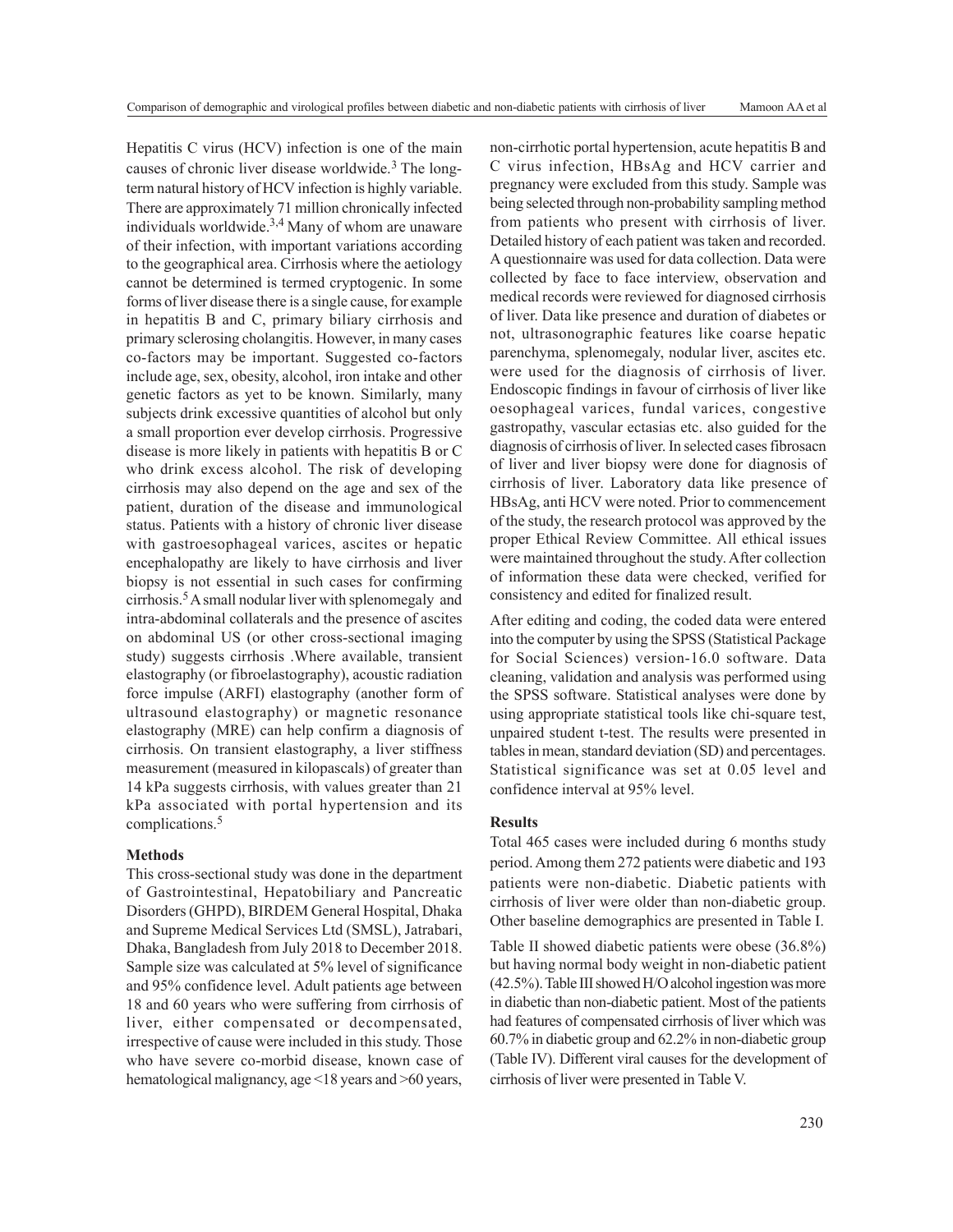| Table I Comparison of age, sex, educational level, |
|----------------------------------------------------|
| occupation, family income and area of residence    |
| between DM and non-DM study subjects with          |
| cirrhosis of liver $(N=465)$                       |

| Demographic                 | DM                          | Non-DM                                 | p                         |
|-----------------------------|-----------------------------|----------------------------------------|---------------------------|
| characteristics             | $(n=272)$                   | $(n=193)$                              | value                     |
|                             | $n\left(\frac{0}{0}\right)$ | $n\left(\frac{0}{0}\right)$            |                           |
| Age group (years)#          |                             |                                        |                           |
| $<$ 30                      | 7(2.6)                      | 34(17.6)                               |                           |
| $31 - 40$                   | 27(9.9)                     | 47(24.4)                               |                           |
| $41 - 50$                   | 82(30.1)                    | 60(31.1)                               |                           |
| 51-60                       | 156(57.4)                   | 52(26.9)                               |                           |
| Total                       | 272(100.0)                  | 193(100.0)                             |                           |
| Mean±SD                     | $51.3 \pm 7.87$             | $43.17 \pm 11.05$ < 0.001 <sup>s</sup> |                           |
| Range                       | $(27-60)$ yrs.              | $(21-60)$ yrs.                         |                           |
| $Sex*$                      |                             |                                        |                           |
| Male                        | 141(51.8)                   | 134(69.4)                              | $< 0.001$ <sup>s</sup>    |
| Female                      | 131(48.2)                   | 59(30.6)                               |                           |
| <b>Educational level*</b>   |                             |                                        |                           |
| Below Secondary 156(57.4)   |                             | 115(59.6)                              | 0.426 <sup>ns</sup>       |
| School Certificate (SSC)    |                             |                                        |                           |
| <b>SSC</b>                  | 48(17.6)                    | 33(17.1)                               |                           |
| Higher School               | 23(8.5)                     | 22(11.4)                               |                           |
| Certificate (HSC)           |                             |                                        |                           |
| Graduate and above 45(16.5) |                             | 23(11.9)                               |                           |
| Occupation*                 |                             |                                        |                           |
| <b>Business</b>             | 50(18.4)                    | 48(24.9)                               | $< 0.001$ <sup>s</sup>    |
| Service                     | 56(20.6)                    | 63(32.6)                               |                           |
| Housewife                   | 123(45.2)                   | 48(24.9)                               |                           |
| Others                      | 29(10.7)                    | 21(10.9)                               |                           |
| Unemployed                  | 14(5.1)                     | 13(6.7)                                |                           |
| Family income (Taka/month)* |                             |                                        |                           |
| Up to 15000                 | 56(20.6)                    | 40(20.7)                               | $0.891$ ns                |
| 15001-30000                 | 167(61.4)                   | 115(59.6)                              |                           |
| > 30000                     | 49(18.0)                    | 38(19.7)                               |                           |
| Residence*                  |                             |                                        |                           |
| Urban                       | 192(70.6)                   | 104(53.9)                              | $\leq 0.001$ <sup>s</sup> |
| Rural                       | 80(29.4)                    | 89(46.1)                               |                           |

| Table II Association of bsody mass index (BMI) (kg/                     |  |  |
|-------------------------------------------------------------------------|--|--|
| $\text{m}^2$ <sup>15</sup> between DM and non-DM study subjects (N=465) |  |  |

| Variables                          | DМ              | Non-DM          | p-           |
|------------------------------------|-----------------|-----------------|--------------|
|                                    | $(n=272)$       | $(n=193)$       | value        |
|                                    | $n\binom{0}{0}$ | $n\binom{0}{0}$ |              |
| $BMI$ (kg/m <sup>2</sup> )         |                 |                 |              |
| Underweight                        | 28(10.3)        | 14(7.3)         |              |
| $(<18.5 \text{ kg/m}^2)$<br>Normal | 86(31.6)        | 82(42.5)        |              |
| $(18.5 - 22.9 \text{ kg/m}^2)$     |                 |                 |              |
| Overweight                         | 58(21.3)        | 32(16.6)        | $0.694^{ns}$ |
| $(23.-24.9 \text{ kg/m}^2)$        |                 |                 |              |
| Obese                              | 100(36.8)       | 65(33.7)        |              |
| $(>25 \text{ kg/m}^2)$             |                 |                 |              |
| $Mean \pm SD$                      | $24.1\pm4.43$   | $23.9 \pm 4.5$  |              |
| of BMI                             |                 |                 |              |

Unpaired Student t-test, ns=not significant

**Table III** Status of alcohol intake between diabetic and non-diabetic cirrhotic patients (N=465)

| Variables | DΜ                    | Non-DM                | $p-$                  |
|-----------|-----------------------|-----------------------|-----------------------|
|           | $(n=272)$             | $(n=193)$             | value                 |
|           | $n\frac{\sqrt{6}}{2}$ | $n\frac{\sqrt{6}}{2}$ |                       |
| Alcohol   |                       |                       |                       |
| Yes       | 27(9.9)               | 16(8.3)               | $0.548$ <sup>ns</sup> |
| No        | 245(90.1)             | 177(91.7)             |                       |

Chi-square test, ns=not significant

|                             |  | <b>Table IV</b> Status of cirrhosis between DM and non- |  |
|-----------------------------|--|---------------------------------------------------------|--|
| DM study subjects $(N=465)$ |  |                                                         |  |

| Variables         | DM                       | Non-DM                   | $p-$                  |
|-------------------|--------------------------|--------------------------|-----------------------|
|                   | $(n=272)$                | $(n=193)$                | value                 |
|                   | $n\frac{\frac{6}{2}}{6}$ | $n\frac{\frac{6}{2}}{6}$ |                       |
| Type of cirrhosis |                          |                          |                       |
| Compenseted       | 165(60.7)                | 120(62.2)                | $0.741$ <sup>ns</sup> |
| Decompensated     | 107(39.3)                | 73(37.8)                 |                       |

#Unpaired student t-test, \*Chi-square test, s=significant, ns= not significant

Chi-square test, ns = not significant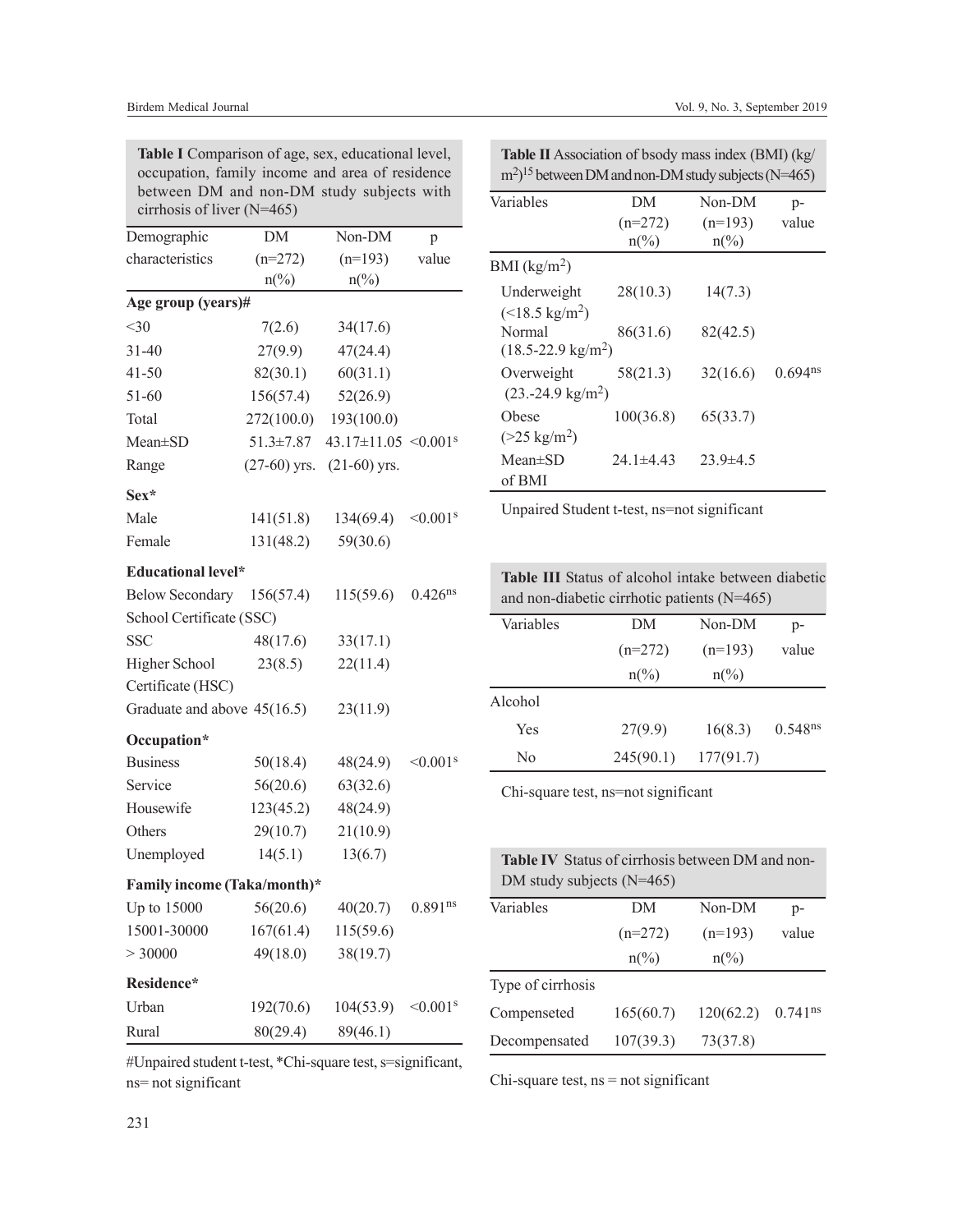| Table V Association of viral profile between DM<br>and non-DM study subjects $(n=465)$ |            |             |               |  |
|----------------------------------------------------------------------------------------|------------|-------------|---------------|--|
| Viral profile                                                                          | DM         | Non-DM      | $p-$          |  |
|                                                                                        | $(n=272)$  | $(n=193)$   | value         |  |
|                                                                                        | No. $(\%)$ | No. $(\% )$ |               |  |
| $HbsAg +ve$                                                                            | 58(21.3%)  | 96(49.7%)   | $\leq 0.001*$ |  |
| $AntiHCV +ve$                                                                          | 39(14.3%)  | $17(8.8\%)$ |               |  |
| Both HbsAg &                                                                           | 173(63.7%) | 80(41.5%)   |               |  |
| $AntiHCV -ve$                                                                          |            |             |               |  |
| Both HBsAg                                                                             | 2(0.7)     | $0(0.0\%)$  |               |  |
| & AntiHCV + $ve$                                                                       |            |             |               |  |
| Total                                                                                  | 272(100%)  | 193(100%)   |               |  |

Chi-square test, \*significant

#### **Discussion**

Cirrhosis of liver is a lifelong serious and irreversible disease. It is one of the important causes of morbidity and mortality in our country and throughout the world. Many patients were unaware about hepatitis B and hepatitis C virus infection, their natural history and outcome. Considerable number of patients present to medical care with established cirrhosis of liver. This study was undertaken to compare the demographic and virological profiles in patients who have cirrhosis of liver between diabetic and non-diabetic patients. For demography we included age, sex, educational status, occupation, BMI, alcoholic status and area of residency. For virological profile we see whether the patient have hepatitis B or hepatitis C positive, both virus positive or not. After collection of data we compare the data of demographic and virological profiles between diabetic and non-diabetic patients who have established cirrhosis of liver.

In our study from 465 patients we find that cirrhosis of liver was more common in later age group (51-60 years) in diabetic patient than in non-diabetic patient(41-50 years). Muhammad et all<sup>10</sup> showed advancing age  $\geq 40$ years in HCV seropositive patients was significantly associated with type 2 diabetes mellitus. Our study showed its relation was more common in >51 years. It also agreed with another study which was conducted on Mexican population.<sup>11</sup> Male patient was more sufferer with cirrhosis of liver in non-diabetic group than diabetic group and female patient were more sufferer with cirrhosis of liver in diabetic group. This gender

difference showed significant association with cirrhosis of liver (p<.001). Most of the male patients were in service in both diabetic and non-diabetic group. Female patients were mostly housewife in both group. This finding also showed significant association with cirrhosis of liver (p<.001). Cirrhosis of liver was more common in urban people in both diabetic and nondiabetic population. This finding showed significant association (p<.001) with cirrhosis of liver.

Hepatitis B virus was more common in patient with cirrhosis of liver in non-diabetic group than diabetic group (p<.001). Das DC et al  $^{14}$  showed hepatitis B virus is the leading cause of cirrhosis of liver in Bangladesh. Our study also showed almost close association between cirrhosis of liver and hepatitis B virus infection. In our study we found that Hepatitis C virus was more common in diabetic patient than nondiabetic patient( $p$ <.001). Mohammed J Saeed et all  $^6$ and Lonardo et all  $<sup>7</sup>$  showed almost similar association</sup> between hepatitis C virus infection and cirrhosis of liver in diabetic patient. Memon MS et all <sup>8</sup> a southeast Asian study and Elhawary EI et all<sup>9</sup> an Egyptian case-control study also showed HCV infection was more common in diabetic patient with cirrhosis of liver. We found that both hepatitis B and C virus dually positive more in diabetic group than in non-diabetic group (p<.001). Mamun Al Mahtab et al<sup>12,13</sup> showed seroprevalence rate for HCV infection is .88% and for HBV is 5.5% in our country. Our study in cirrhotic patient we find that HBV was positive 21.3% in diabetic patient and 49.7% in non-diabetic patient, HCV was positive 14.3% in diabetic patient, 8.8% in non-diabetic patient. In our country as the prevalence rate of HBV is much higher than  $HCV^{12,13}$  the comparison between the prevalence ratio between HBV and HCV(HBsAg: Anti HCV 6.25:1) in our country and our study in cirrhotic diabetic group (HBsAg: Anti HCV 1.49:1), in non-diabetic group (HBsAg: Anti HCV 5.65:1) we make a conclusion that the HBV infection is the predominant cause of cirrhosis of liver in non-diabetic patient which almost corresponds to the prevalence rate of our country than HCV infection but HCV infection is the predominant cause of cirrhosis of liver in diabetic than non-diabetic patient. This higher association between HCV infection and cirrhosis of liver in diabetic patient does not match with the prevalence rate of our country. So in diabetic population HCV infection is more common for the development of